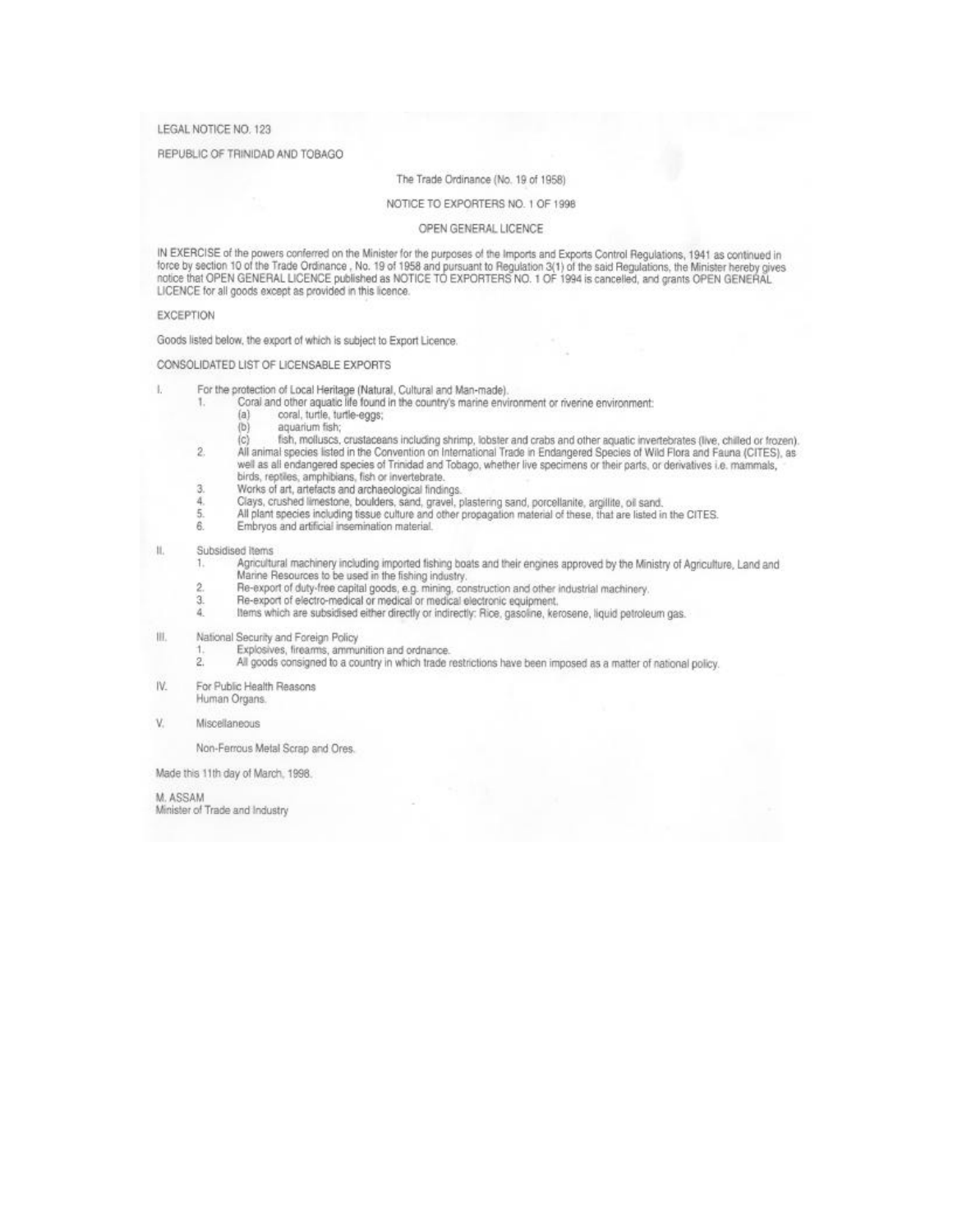LEGAL NOTICE. NO. 16

# REPUBLIC OF TRINIDAD AND TOBAGO

*The Trade Ordinance (No. 19 of 1958)*

NOTICE TO EXPORTERS NO. 1 OF 2012

### OPEN GENERAL LICENCE

IN EXERCISE of the powers conferred on the Minister for the purpose of Legal Notice the Imports and Exports Control Regulations, 1941, as continued in  $\frac{N_0.123 \text{ of}}{1000}$ force by section 10 of the Trade Ordinance, 1958 and pursuant to the amended provisions of regulation 3(1) of the said Regulations, the Minister hereby gives notice that the NOTICE TO EXPORTERS NO. 1 OF 1998, OPEN GENERAL LICENCE published as Legal Notice No. 123 of 1998 is amended under the heading "V*. Miscellaneous",* by inserting after the item "Non-Ferrous Metal Scrap and Ores" the following item: 1998

"Waste and scrap of lead-acid batteries, whether whole or crushed and used lead-acid batteries".

Dated this 27th day of January, 2012.

S. J. CADIZ Minister of Trade and Industry

PRINTED BY THE GOVERNMENT PRINTER, PORT-OF-SPAIN REPUBLIC OF TRINIDAD AND TOBAGO—2012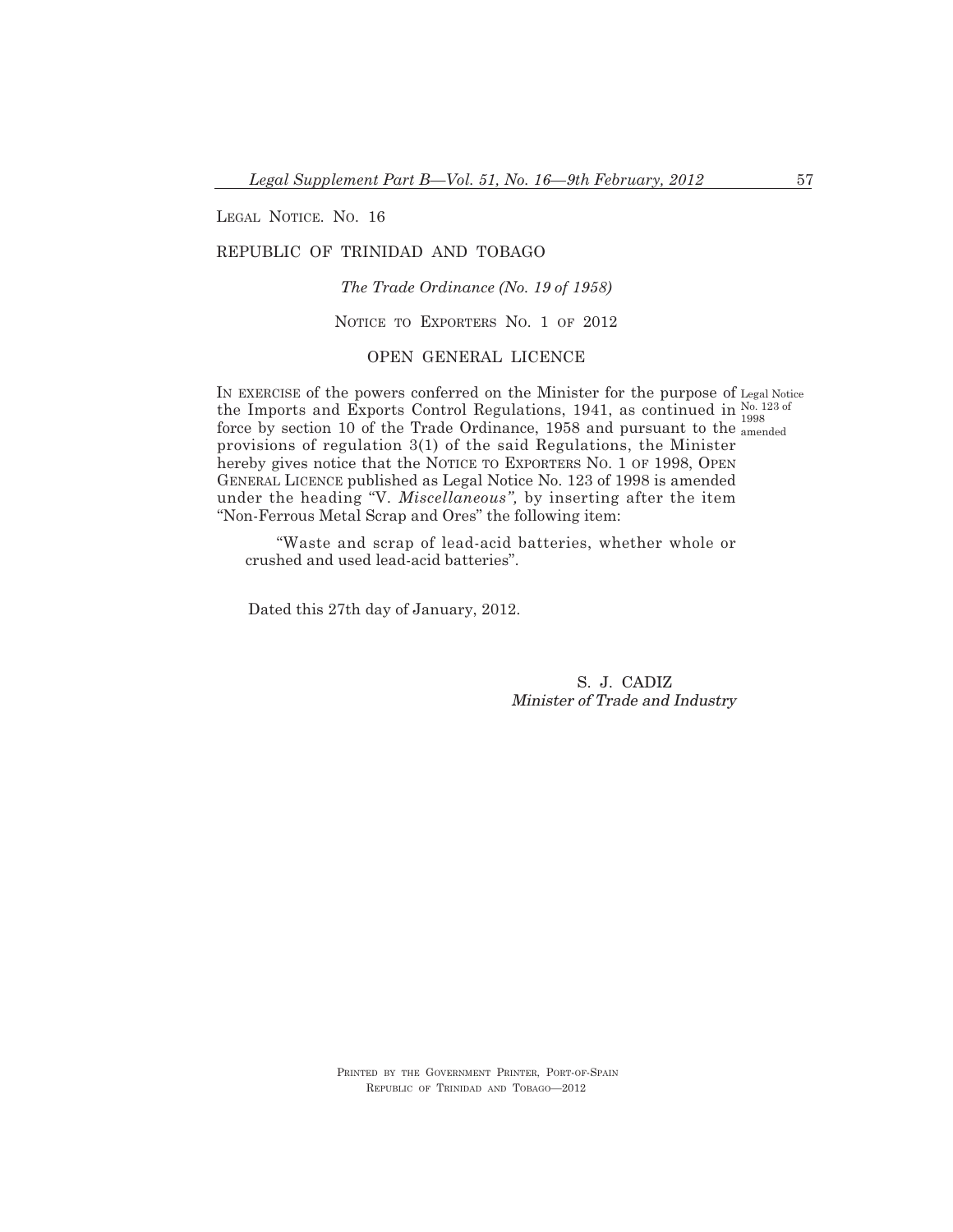This Notice supersedes Legal Notice No. 152 published as <sup>a</sup> Supplement to the "Trinidad and Tobago Gazette", Vol. 52, No. 95, dated 24th July, 2013

LEGAL NOTICE No. 291

### REPUBLIC OF TRINIDAD AND TOBAGO

### The Trade Ordinance, No. 19 of 1958

### NOTICE TO EXPORTERS

### OPEN GENERAL LICENCE (AMENDMENT), 2014

IN EXERCISE of the powers conferred on the Minister for the purposes of the Imports and Exports Control Regulations, 1941, as continued in force by section 10 of the Trade Ordinance, No. 19 of 1958, and pursuant to regulation 3(1) of the said Regulations, the Minister hereby gives notice that the OPEN GENERAL LICENCE published as NOTICE TO EXPORTERS NO. 1 OF 1994 is amended by inserting after item "IVA For Public Health Reasons–Human Organs." the following items:

"IVA. Ozone Depleting Substances

(GROUP NAME)/(CHEMICAL NAME)/\*(ASHRAE NO. WHERE APPLICABLE)

Group I–(CFC) Halogenated derivatives of acyclic hydrocarbons containing two or more different halogens:

- (CFC 11) (Trichlorofluoromethane)  $(R-11)$
- (CFC 11) (Polyurethanes)
- (CFC 12) (Dichlorofluoromethane) (R–12)

(CFC 113) (Trichlorofluoroethane)  $(R-113)$ 

(CFC 114) (DiChlorotetrafluoroethanes) (R–114)

(CFC 115) (Chloropentafluoroethane) (R–115)

Group II—(Halons)

(Halon 1211) (Bromochlorodifluoromethane)

(Halon 1301) (Bromotrifluoromethane)

(Halon 2402) (Dibromotetrafluoroethane)

Group I—(other CFCs)–

Other derivatives Perhalogenated only with flourine and chlorine:

- Chlorotrifluoromethane
- Pentachlorofluoroethanes
- Tetrachlorodifluoroethanes
- Heptachlorofluoropropanes
- Hexachlorodifluoropropanes
- Pentachlorotrifluoropropanes
- Tetrachlorotetrafluoropropanes
- Trichloropentafluoropropanes
- Dichlorohexafluoropropanes

(CFC 217) (Chloroheptafluoropropanes)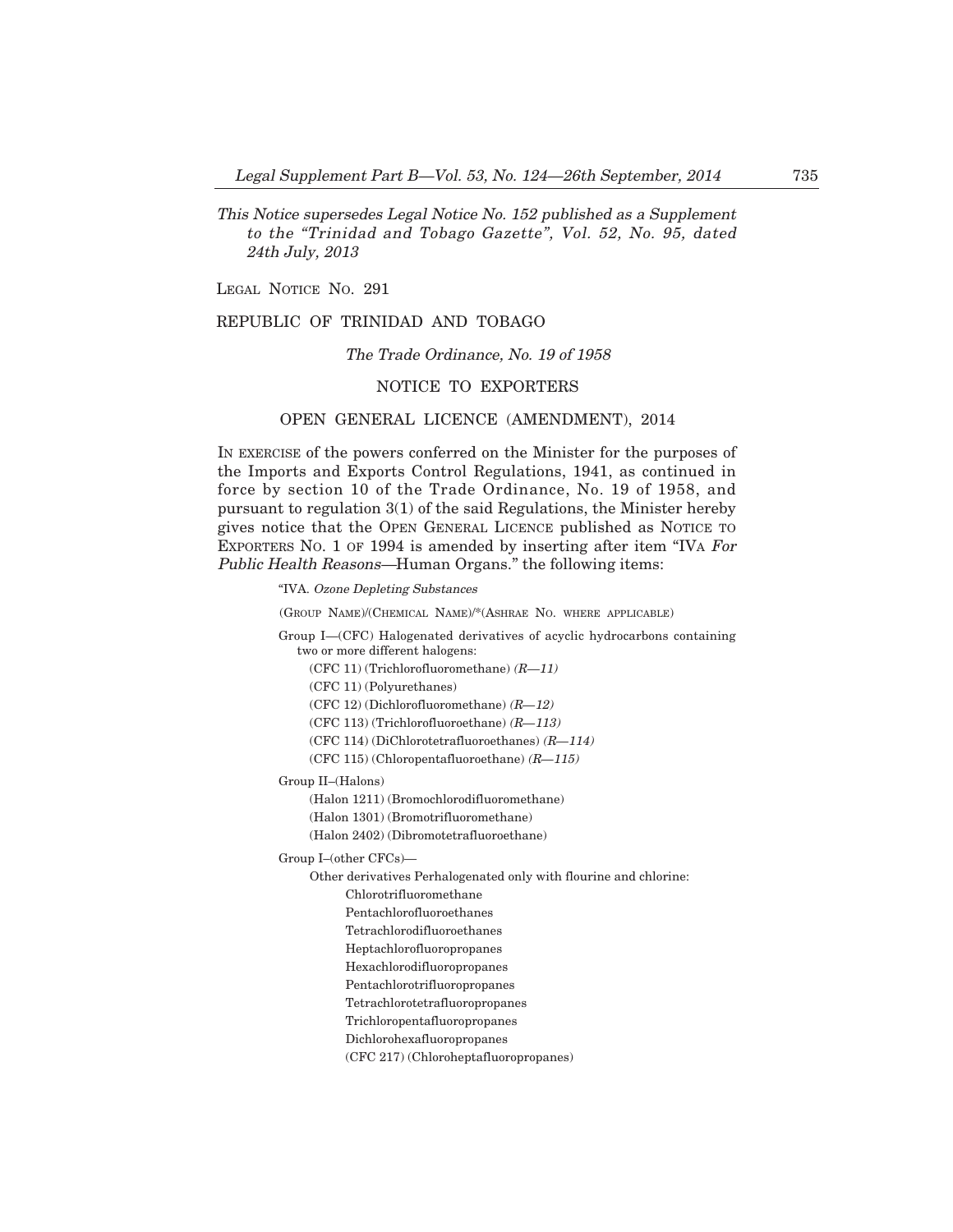#### Group II

Carbon Tetrachloride or tetrachloromethane

#### Group III

(111 trichloroethane or methyl chloroform) (R—140a)

Group I (HCFCs)

Derivatives of methane, ethane, propane, halogenated only with fluorine and chlorine:

(Chlorodifluoromethane) (R 22)

(Dichlorotrifluoroethane) (R 123)

(Chlorotetrafluoroethane) (R 124)

(Dichlorofluoroethane) (R 141)

 $(1, 1$ -Dichloro-1-fluoroethane)  $(R 141b)$ 

(Chlorodifluoroethane) (R 142)

 $(1-Chloro-1, 1-diffluoroethane)$   $(R 142b)$ 

Derivatives of methane, ethane, or propane, halogenated only with fluorine and bromine

Halogenated derivatives of cyclanic, cyclenic, or cycloterpenic hydrocarbons

1, 2, 3, 4, 5, 6–Hexachlorocyclohexane [HCH, (ISO)], including lindane (ISO, INN)

Aldrin (ISO), chlordane (ISO) and heptachlor (ISO)

Annex C Group II

(Bromodifluoromethane) (HBFC)

### Bromochloromethane

Annex E Group I

Methyl Bromide or bromomethane

### Blends of Refrigerants

Containing chlorofluorocarbons (CFCs), whether or not containing hydrochlorocarbons (HCFCS), perfluorocarbons (PFCs) or hydrofluorocarbons (HFCs)

(CFC 12/HFC 152a) (R 500)

(HCFC 22/CFC 115) (R 502)

Containing hydrochlorofluorocarbons (HCFCs) whether or not containing, perfluorocarbons (PFCs) or hydrofluorocarbons (HFCs) but not containing chlorofluorocarbons (CFCs)

(HCFC 22/HFC 152a/HCFC 124) (R 401A)

(R 22/R 600a/R 142b) (R 406A)

(HCFC 22/HFC 143a/HFC 125) (R 408A)

(HCFC 22/HCFC 124/HCFC 142b) (R 409A)

(R 22/R 152a) (R 415B)

Containing bromochlorodifluoromethane, bromotrifluoromethane or dibromotetrafluoroethanes

Containing hydrobromofluorocarbons (HBFCs)

Containing carbon tetrachloride

Containing 1, 1, 1—trichloroethane (methyl chloroform)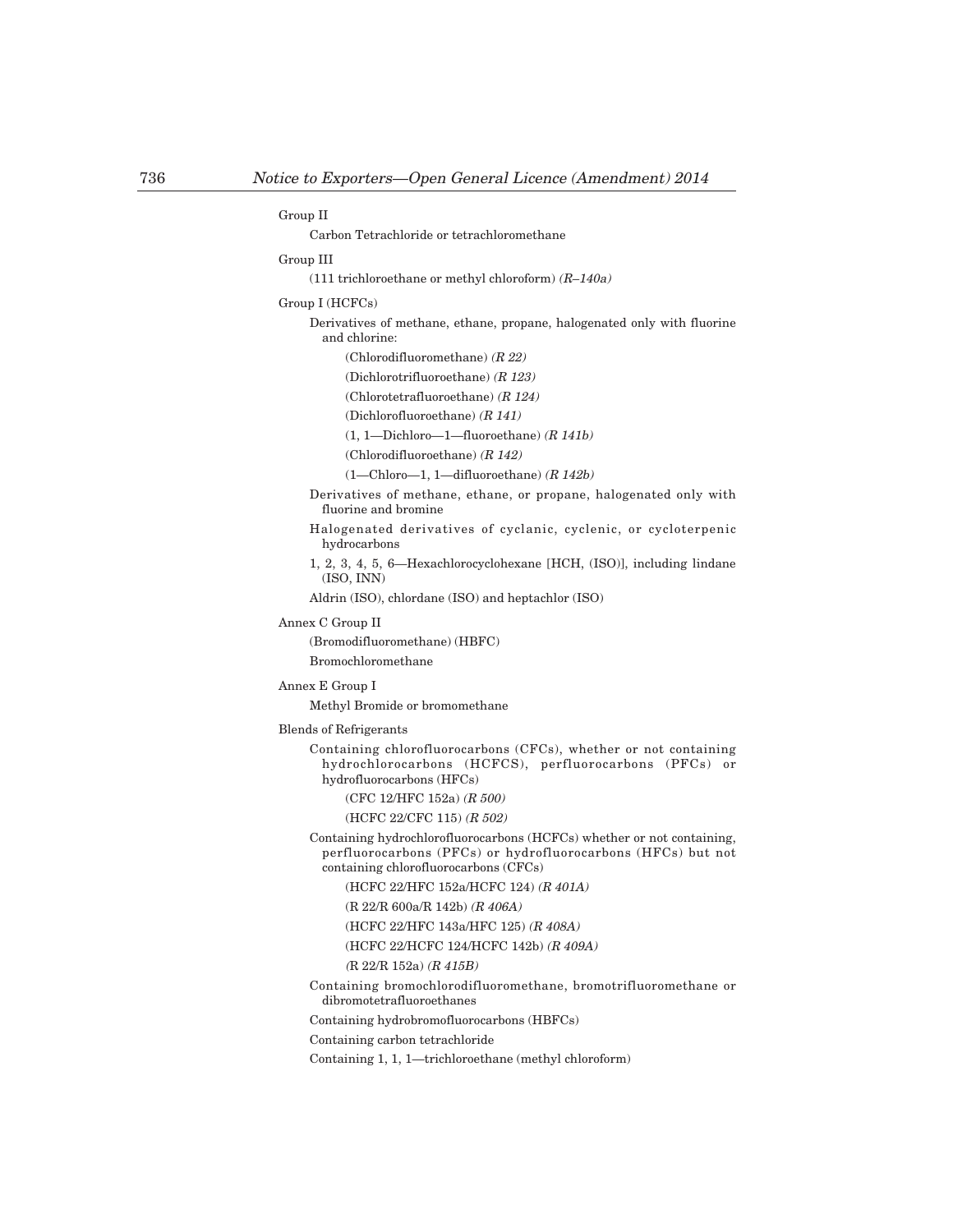### Containing bromomethane (methyl bromide) or bromochloromethane

Containing perfluorocarbons (PFCs) or hydrofluorocarbons (HFCs) but not containing hydrochlorofluorocarbons (HCFCs) or chlorofluorocarbons (CFCs)

(R 143a/125/134a) (R 404A) (R 143a/125) (R 507A) (R 32/125/134a) (R 407A) (R 32/125/134a) (R 407B) (R 32/125/134a) (R 407C) (R 32/125) (R 410A) (R 23/116) (R 508A) (R 23/116) (R 508B) (Butane) (R 600)  $(Iso-Butane)$  ( $R 600a$ ) (Propane) (R 290) (Anhydrous Ammonia) (R 717) Ammonia in aqueous solution (Carbon Dioxide) (R 744)

### Products

AC Systems, Refrigerators and Freezers

Air-conditioning machines, comprising a motor-driven fan and elements for changing the temperature and humidity, including those machines in which the humidity cannot be separately regulated:

- Window or wall types, self-contained or split systems of a kind used for persons, in motor vehicles
- Incorporating a refrigerating Unit and a valve for reversal of the cooling/heat cycle (reversible heat pumps)
- Incorporating a refrigerating Unit
- Not incorporating a refrigerating Unit

Parts–AC Systems

Refrigerators, freezers and other refrigerating or freezing equipment, electric or other; heat pumps other than air-conditioning machines of heading 84.15

Combined refrigerators-freezers fitted with separate external door

- Frost-free, electrical
- Other, electrical
- Non-electrical
- Refrigerators, household type

Compression-type:

- Frost-free, electrical Other, electrical
- Non-electrical

## Other:

Electrical Non-electrical Freezers of chest type not exceeding 800 L Freezers of type not exceeding 900 L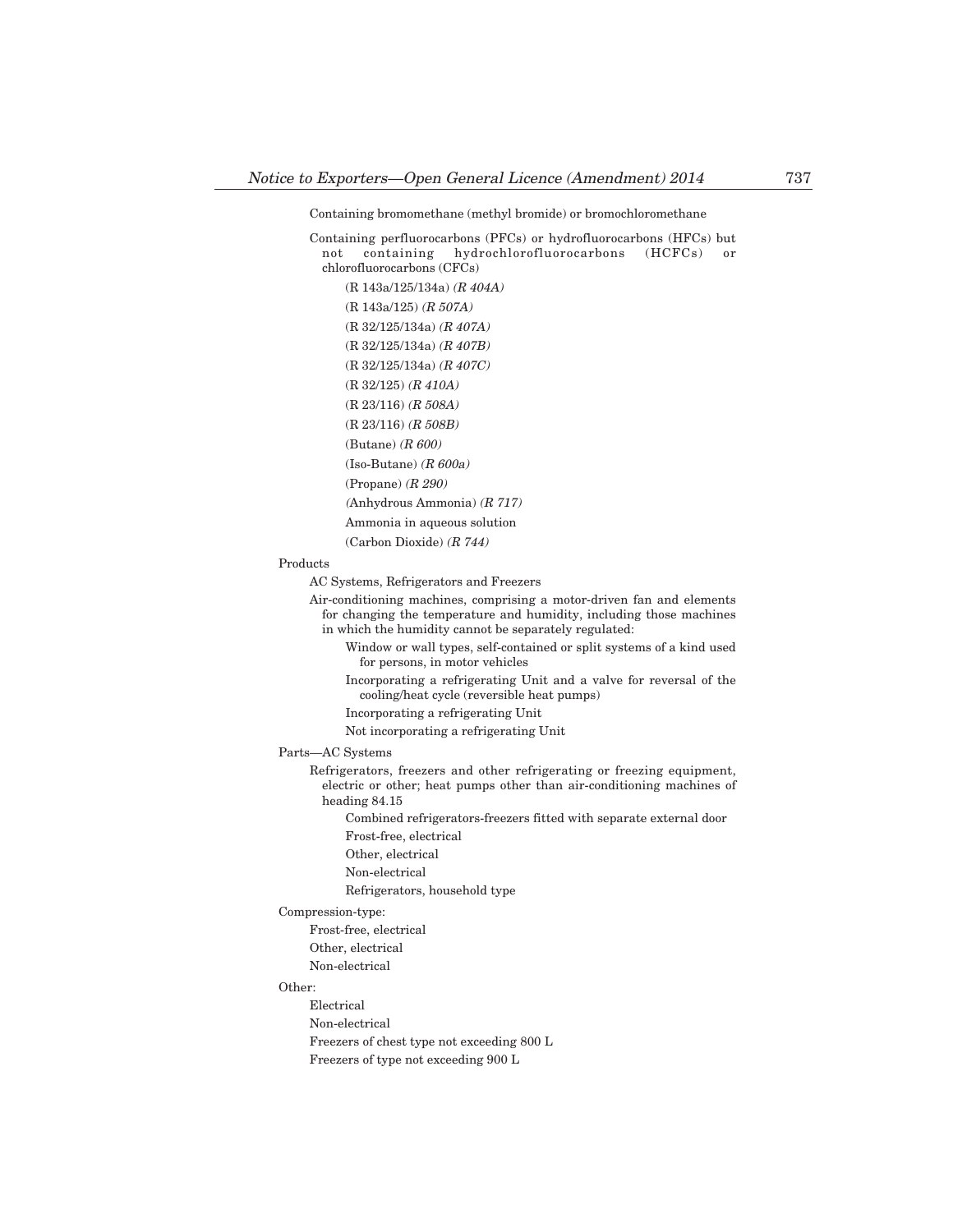Other furniture (chests, cabinets, display counters, show-cases and the like) for storage and display incorporating refrigerating or freezing equipment Freezing–Salt type Freezers

#### Parts

Condensers

Machinery, plant or laboratory equipment, whether or not electrically heated (excluding furnaces, ovens and other equipment of heading 85.14), for treatment of materials by a process involving a change of temperature, such as heating, cooking, roasting, distilling, rectifying, sterilizing, pasteurizing, steaming, drying, evaporating, vaporizing, condensing or cooling, other than machinery or plant of a kind used for domestic purposes; instantaneous or storage water heaters, non-electric

Compressors of any kind used in refrigerating equipment

Fire extinguishers

Fire extinguisher parts

\*ASHRAE means American Society of Heating, Refrigerating and Air-Conditioning Engineers.".

Made this 19th day of September, 2014.

# V. BHARATH Minister of Trade, Industry, Investment and Communication

PRINTED BY THE GOVERNMENT PRINTER, CARONI REPUBLIC OF TRINIDAD AND TOBAGO–2014